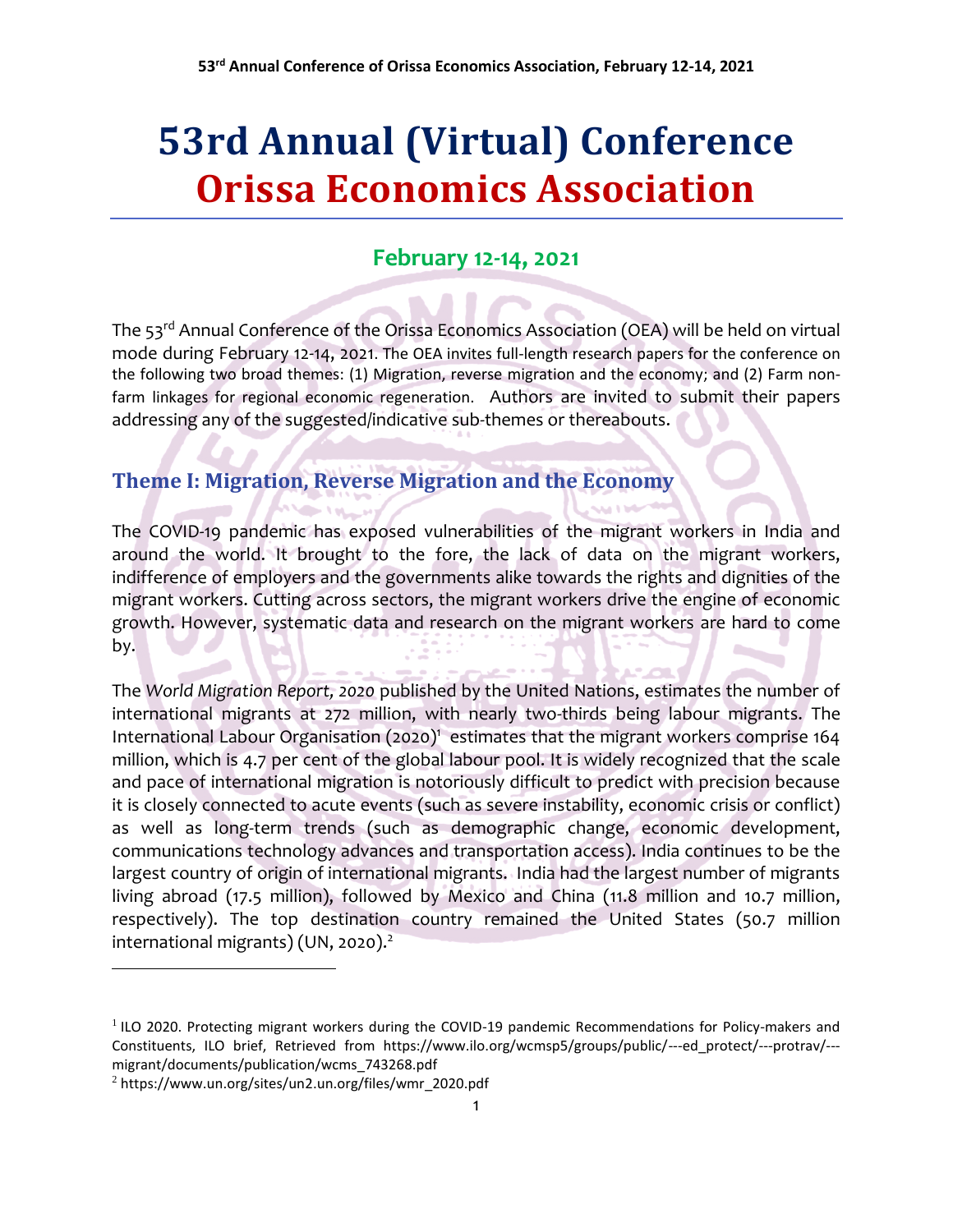Rural–urban migration primarily results from rural–urban differentials in growth and higher productivity and incomes in the urban industrial sector; this has been theorised by development economists for more than half a century [\(Lewis,](http://www.ras.org.in/covid_19_and_circular_migration_in_india#bib18) 1954; [Harris and Todaro,](http://www.ras.org.in/covid_19_and_circular_migration_in_india#bib10) 1970; and [Todaro,](http://www.ras.org.in/covid_19_and_circular_migration_in_india#bib40) 1976)3. However, the vast movement of people from rural areas, within and across countries, has been structured by several factors other than voluntary forces at the household or individual level as envisaged in mainstream migration literature. There is increasing recognition that rural–urban migration is no longer a one-way street. Seasonal and circular migrants return to their villages after they expend labour in destination areas (Srivastava, 2020).4

Just as the magnitude and nature of migration were inadequately understood before the pandemic, there is also a similar lack of understanding on what will follow now as migration gets reversed in large measure for the circular migrants. It needs to be understood that the immanent forces underlying migration are structural, and not purely voluntary, and these structural features are embedded in the nature of development and the demographic structure across regions in India (Srivastava *et al*, 2020).<sup>5</sup>

The COVID-19 dashboard of Odisha shows that as on July 07, 2020 3,58,401 migrant workers of Odisha returned to the state during the lockdown period. Although data are provided on the source states and destination districts of the returnee migrant workers, no information is available on their nature and conditions of work.

#### **Sub-themes**

 $\overline{\phantom{a}}$ 

- 1. Nature of migration from Odisha and India
- 2. Impact of migration at source and destination
- 3. Vulnerability of migrant workers
- 4. Challenges of reverse migration in Odisha
- 5. Gender issues related to migration
- 6. Impact of COVID-19 on migrant workers
- 7. Social security of migrant workers
- 8. Migration profile of Odisha

3 Lewis, W. A. (1954), 'Economic Development with Unlimited Supplies of Labour', *The Manchester School,* 22, pp. 139–192; Harris, J.R. and M.P. Todaro (1970), 'Migration, Unemployment and Development: A Two Sector Analysis', *American Economic Review*, 60 (1), pp. 126–142; and Todaro, M.P. (1976), 'Internal Migration in Developing Countries: A Review of Theory, Evidence, Methodology and Research Priorities', *Journal of Development Economics*, 5 (1), pp. 101–103.

4 Srivastava, R. (2020), 'Covid-19 and Circular Migration in India', *Review of Agrarian Studies*, 10 (1), pp. 164-180.

5 Srivastava, R., K. Keshri, K. Gaur, B. Padhi and A.K. Jha (2020), *Internal Migration in India and the Impact of Uneven Regional Development and Demographic Transition across States: A Study for Evidence based Policy Recommendations*, Institute for Human Development, New Delhi. https://india.unfpa.org/sites/default/files/pubpdf/UNPFA%20Report\_2020\_Internal%20Migration.pdf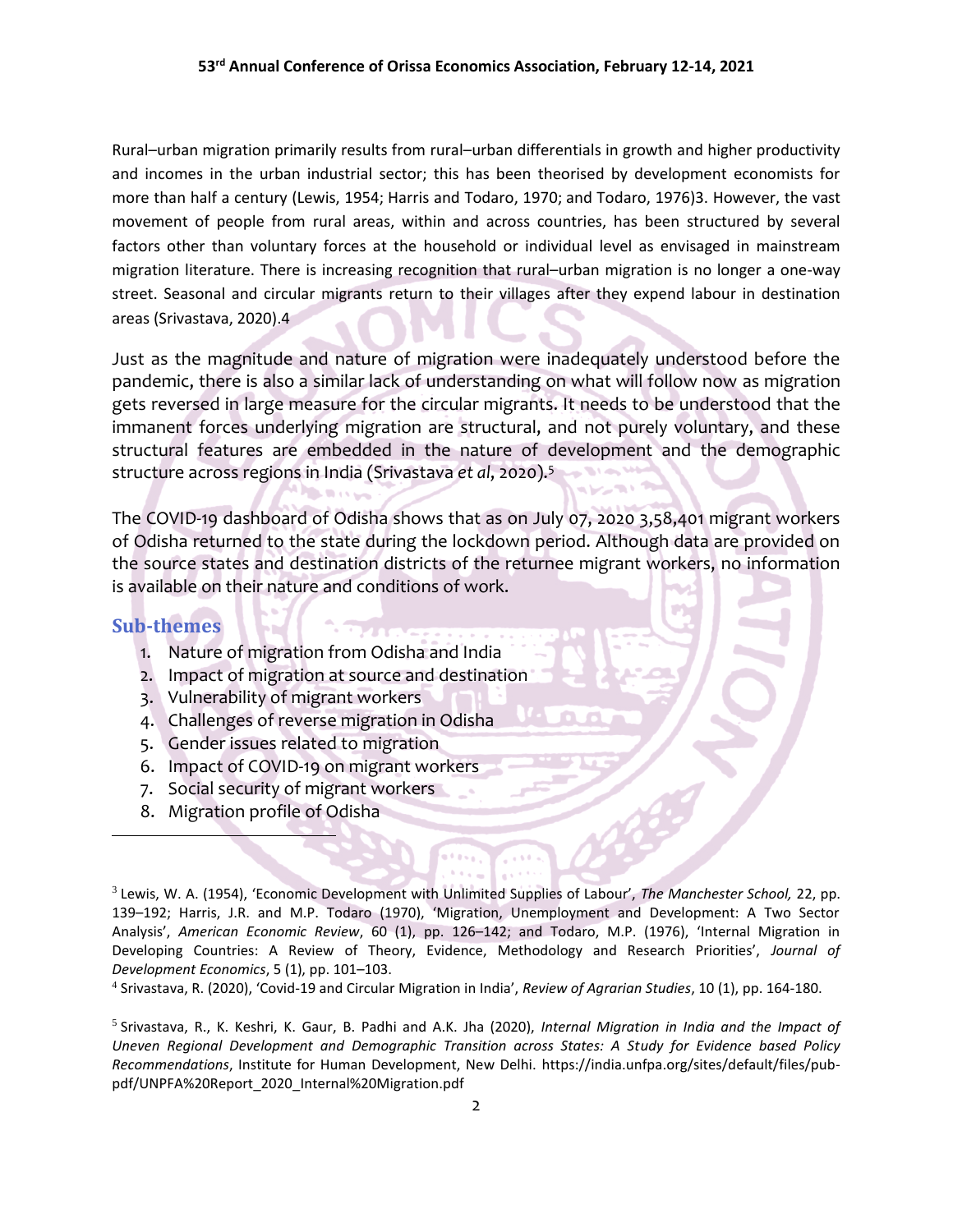9. Social network and migration

 $\overline{\phantom{a}}$ 

#### **Theme II Farm Non-farm Linkages for Regional Economic Regeneration**

With a growing realization regarding the role of the local and regional economies not only in generating jobs and income drawing upon local resources – material and human – but also rendering the local productive space competitive, linkages between the farm and non-farm sectors have assumed significance. The mutuality between these two local sources of economic dynamism has come to be debated intensely especially since the publication of Mellor (1976)'s6 path-breaking analysis on the subject. In the Indian context, there has been a huge empirical literature on non-farm employment starting with the influential study by Vaidyanathan (1986) and Visaria and Basant (1994).7

However, beyond jobs per se, scholars concerned with the developing economies have brought in issues concerning local economic regeneration where institutions – both formal and informal – have played a crucial role. Farm-non-farm linkages manifest through micro processes involving migration, rural enterprises, basic infrastructure, innovation dynamics, role of local level agencies (including the civil society organisations) and gender discrimination, to mention a few (Breman and Mundle, 1991; Ranis and Stewart, 1993; Knorringa and Meyer-Stamer, 2008; Haggblade et al., 2010; Uchikawa, 2014; Das, 2015; Shah, 2016; Djurfeldt and Sircar, 2017; Ghosh, 2017; and Vos, 2019).8 The discourse on linkages has a much broader connotation than the obvious sectoral aspects. Engaging with challenges of resource use – control, governance and access – at the local level has been a key issue impinging upon social-economic power play but, importantly, local ecology.

<sup>6</sup> Mellor, J.W. (1976), *The New Economics of Growth: A Strategy for India and Developing World*, Cornell University Press, Ithaca.

<sup>7</sup> Vaidyanathan, A. (1986), 'Labour Use in Rural India: A Study of Spatial and Temporal Variations', *Economic and Political Weekly*, 21 (52), pp. A130-A146; and Visaria, P. and R. Basant (1994), *Non-Agricultural Employment in India: Trends and Prospects*, Sage Publications, New Delhi.

<sup>8</sup> Breman, J. and S. Mundle (Eds.) (1991), Rural Transformation in Asia, Oxford University Press, New Delhi; Ranis, G. and F. Stewart (1993), 'Rural Non-Agricultural Activities in Development: Theory and Application', Journal of Development Economics, 40 (1), pp. 75-101; Knorringa, P. and J. Meyer-Stamer (2008), 'Local Development, Global Value Chains and Latecomer Development', in J. Haar and J. Meyer-Stamer (Eds.), Small Firms, Global Markets: Competitive Challenges in the New Economy, Palgrave Macmillan, Hampshire, pp. 18-37; Haggblade, S., P.B.R. Hazell and T. Reardon (2010), 'The Rural Non-farm Economy: Prospects for Growth and Poverty Reduction', World Development, 38 (10), pp. 1429-1441; Uchikawa, S. (Ed.) (2014), Industrial Clusters, Migrant Workers, and Labour Markets in India, Palgrave Macmillan, Hampshire; Das, K. (2015), 'Institutional Constraints to Innovation: Artisan Clusters in Rural India', Asian Journal of Innovation and Policy, 4 (2), pp. 132- 153; Shah, T. (2016), 'Farmer Producer Companies: New Wines for New Bottles', Economic and Political Weekly, 51 (8), pp. 15-20; Djurfeldt, G. and S. Sircar (2017), Structural Transformation and Agrarian Change in India, Routledge, London; Ghosh, M. (2017), 'Infrastructure and Development in Rural India', Margin: The Journal of Applied Economic Research, 11 (3), pp. 256-289; and Vos, R. (2019), 'Agriculture, the Rural Sector, and Development', in D. Nayyar (Ed.), Asian Transformation: An Inquiry into the Transformation of Nations, Oxford University Press, pp. 160-185.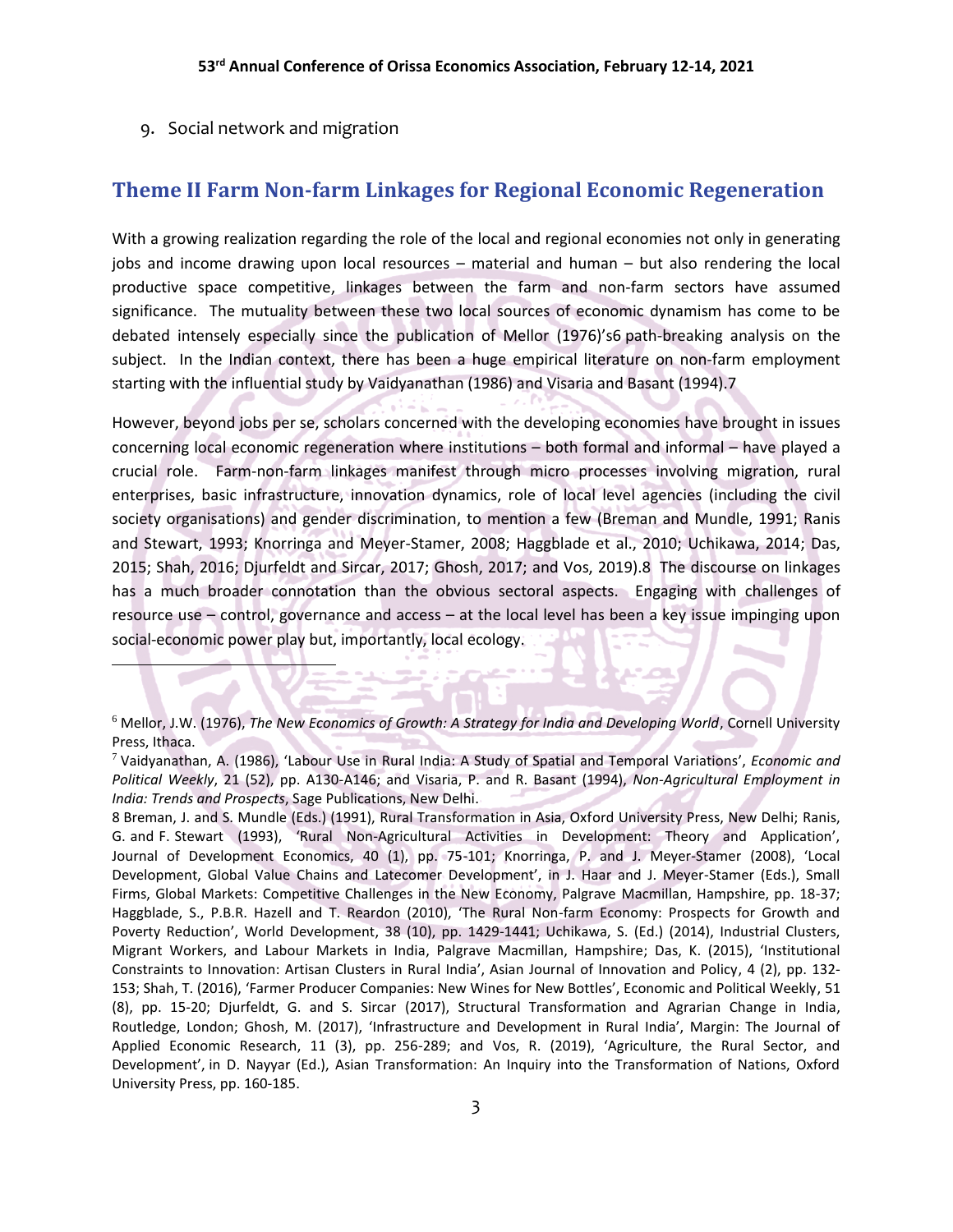Especially, in the current context of the pandemic, there is a greater need to understand, assess and rethink processes and strategies in local economic regeneration as would be effected through the farmnon-farm linkages. What renewed role of the state is possible towards reviving the rural engaging the local community? What key infrastructure provisions are required for a local economy? Are there experiments (state or parastatal) to learn from? The two key elements of revving up productive activities and ensuring public health standards at the local level are important concerns. Assessing the adequacy and effectiveness of state financial packages in times of the pandemic is an area that requires attention. Issues in land grab, displacement and destroying the local ecology in the name of modern development projects are needed to be examined. Endogenous strategies and practices remain the key focus of this theme.

#### **Sub-themes**

- 1. Economic regeneration through farm-non-farm interdependence
- 2. Employment potential of non-farm activities
- 3. Rural/traditional skill-based enterprises and clusters
- 4. Rural infrastructure (both social and economic)
- 5. Institutional innovations (state, cooperative and parastatal)
- 6. Fiscal stimulus packages for rural economic regeneration
- 7. Women's agency in reviving the rural economy
- 8. Processing of primary commodities

### **Instructions for paper submission**

Only unpublished full papers will be accepted for the conference. The paper should be organized under the following sections:

- Title of the Paper
- Name(s), institutional affiliation(s), contact number(s) and email  $id(s)$  of author(s)
- An abstract of about 200 150 words
- Keywords  $(up to 5)$
- JEL Classification Codes (up to 5)
- Introduction
- Review of literature
- Objectives
- Methodology
- Analysis
- Findings
- Summary and Conclusion
- References